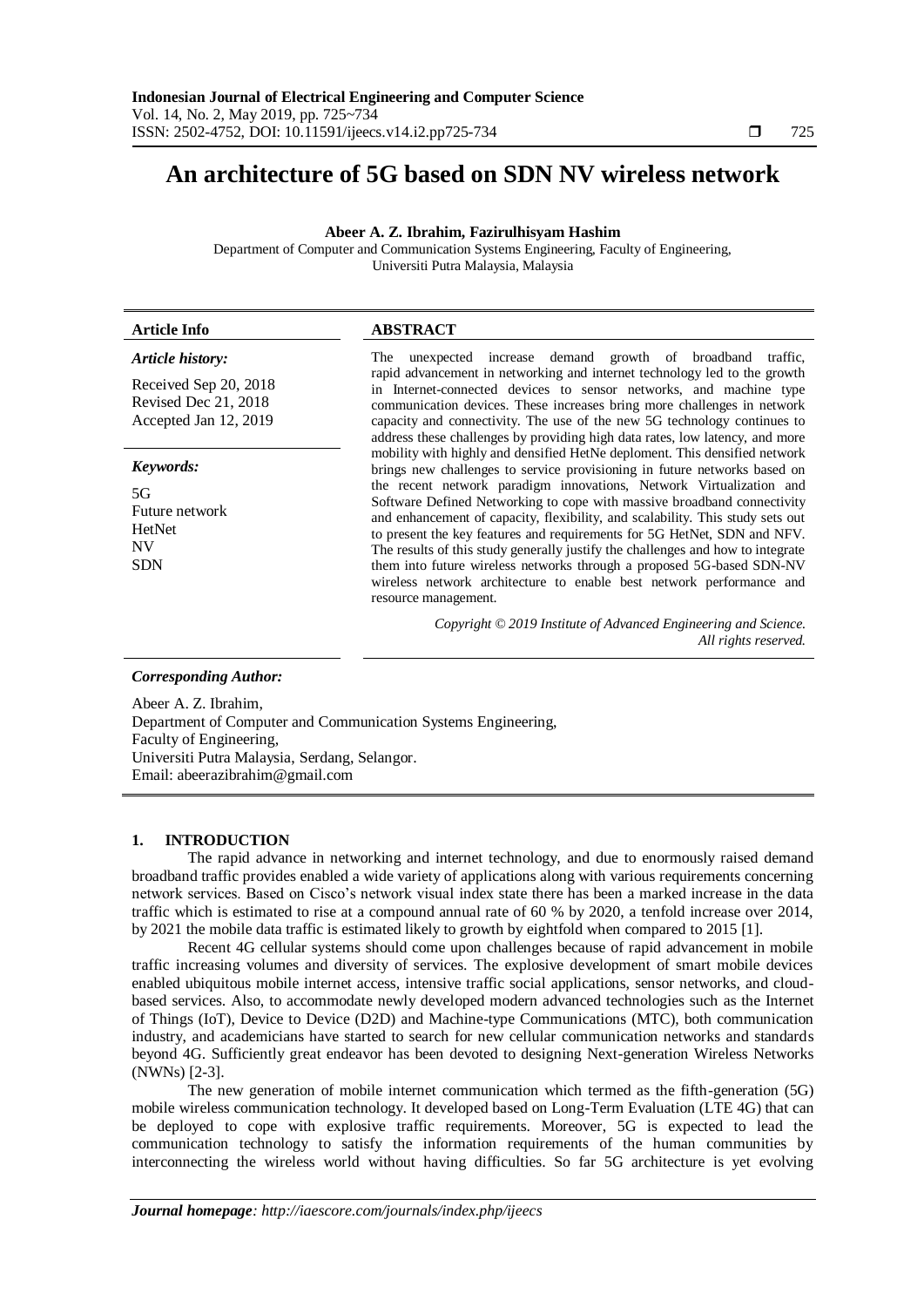specification of isolated slices operation and management to deal with the issues to achieve such goals for the future networks. It brings new specifications that need to be highlighted. Firstly, by using a densified 5G Heterogeneous Network (HetNet) which comprises various small cells with multiple Radio Access Technologies (RATs) such as WiFi, WiMAX, LTE, 3G, GPRS, etc., can provide a solution where massive broadband is expected to x 1000 data rate with low latency and higher capacity demand. Secondly, improvement of the spectral efficiencies through reconfigurable technologies such as the Cognitive Radio (CR) and advanced antenna systems [4-5]. Thirdly, a technique is to develop a new architecture for mobile internet networks that serves to obtain an autonomous communication and different integrated protocols, such as Software-Defined Networking (SDN) and Network Virtualization (NV). These advancements which are characterized by distinct segregation of the control and data and planes are promising the introduction of programmability, flexibility, and more comfortable netwrok management. The concept of Network Function Virtualization (NFV) has been introduced to enable the virtualization of network resources components. Furthermore, this massive deployment of HetNet SDN brings in unpredictable interference, frequent handovers, along with backhauling complications. In general, to acquire the desired 5G performance, flexible HetNet management and Quality of Service (QoS) aware, with optimum resource allocation have become essential [6].

The primary goal of this work is to address and highlight the 5G features and requirements for future networks. Therefore, it focuses on analyzing and justifying the 5G HetNet integrated into the SDN network architecture as a reference model through the proposed decentralized approach that should be fulfilled through innovative mobile network architecture design. Further, several concepts and ideas for 5G service delivery on how to use open networks efficiently have been discussed. On the other hand, the mobile network architecture needs to be evaluated about enormously exploring the prospective of new modern advances as well as becoming more flexible and scalable to accommodate several services and applications.

This paper addresses and analyses the key features and methods of implemented a promising paradigm for future networks from the literature. It is structured into various sections. Section two provided a brief overview of 5G networks features and their future directions. Section three summarised related works based on a proposed architecture for the 5G HetNet. This paper also discussed the critical technical challenges brought by SDN and NFV in section four. Moreover, section five presented a proposed of an open densified 5G HetNet based on SDN and NV network architecture. Then, finally, the paper closed with a conclusion drawn from the research findings.

#### **2. 5G NETWORK FEATURES AND FUTURE DIRECTIONS**

The next generation or 5G networking expected to be probably be built around people, as well as things. It targets the needs to deliver low-latency, high flexibility, high capacity networks for supporting the estimated increase in mobile data traffic, and seamless mobility. Moreover, the 5G structure should be multi-tier, including overlay coverage with enormous devices connectivity, through small cells deployment to supply the dedicated higher capacity to homes, enterprises, plus urban hotspots and to meet high data rates and traffic offloading. Thus, it can allow mobile operators to significantly lower their Capital Expenditure (CapEx) and Operational Expenditure (OpeEx) cost. Also, to support hyperconnectivity, a combination and integration of multi-RATs into intelligent clustering and relaying techniques, all contribute to providing applications with various QoS and provisioned services to anyone and anything at any time and anywhere [7]. The massive number of devices connections should lower end to end latency challenge. Correspondingly, to support the heterogeneity of devices and service demands in a scalable and efficient method. Henceforth, 5G should not only enhance the link efficiency by employing innovative technologies but also require a higher flexible and scalable architecture for adapting numerous situations [8].

An increase in network capacity is needed to meet the demand forecasted for 2020. Therefore, achieving the preceding requirements and challenges defined for 5G networks aim to improve the spectral efficiency as well as optimize resource utilization plus support the predicted traffic masses [4]. It requires the implementation of a new network paradigm and the deployment of a densified network architecture providing a new generation of dynamic radio access networks. That will be beneficial in many ways; introduces numerous tasks including interference management, network administration and management, and resource allocation for the development of future wireless systems [9-10].

A densified heterogeneous network is recognized as one of the crucial technologies for the 5G wireless communication networks which have enabled essential capabilities to achieve the needed capacity demand and data rate. It consists of dense and dynamic Radio Access Networks (RANs) and several different sized low power small cells with different applications. Several attempts and efforts presented and investigated architecture for future 5G backhaul networks. These efforts analyzed the essential requirement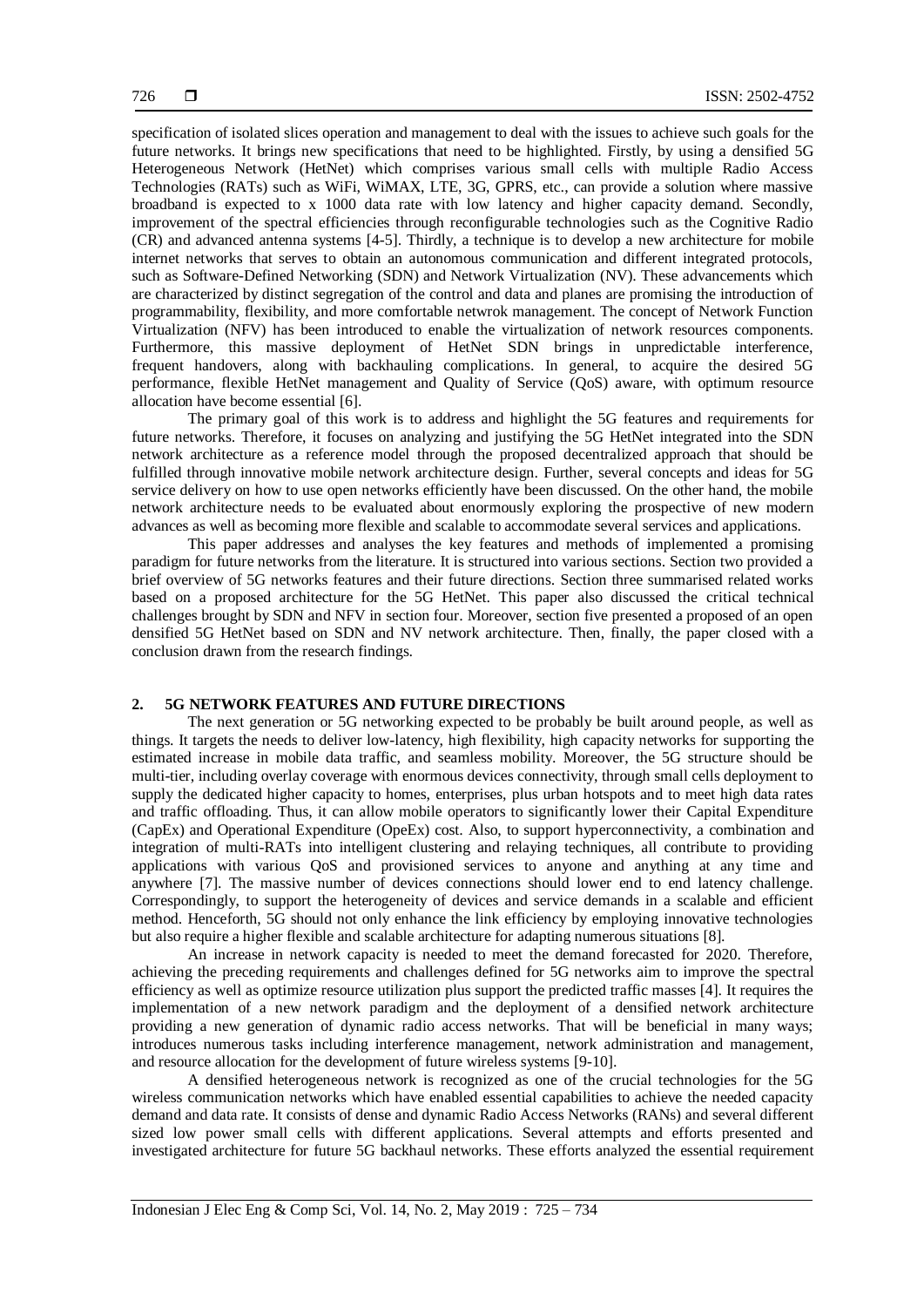and significant features of 5G architecture which might be utilized to obtain higher output capacity and better QoS in high data traffic scenarios [11].

Unfortunately, this massive deployment of such a multi-layer 5G HetNet caused many current problems such as interference, frequent handovers, congestion and extensive backhauling. These problems have been attracting considerable interest by many researchers. However, all can be well exploited if 5G cellular networks employ joint scheduling or using a proper radio resource and power control approaches. Additionally, traffic offloading and the load balancing, among flexible air interface and the multi-RAT schemes are however able to improve the network capacity by enhancing the effectiveness of a network resource (i.e., multi-standards systems) [10].

# **3. RELATED WORKS**

Recently, many articles related to our work have proposed solutions, addressed and dealt with challenges within current LTE networks. They focused on coping with some difficulties in the 4G core networks and 5G by adopting SDN design principles. However, certain methods cannot meet emerging new demands, because such conceptions are based upon the current 4G-EPC design.

Hence, control and data planes separation along with resource-efficient network virtualization with distributed accommodative traffic classifier can deliver a highly flexible architecture. This architecture can boost the revolutions for a collaborative hardware forwarding infrastructure and software networking algorithms. A new redesign of SDN network architecture called SoftAir was introduced in [12] to deliver the highest spectrum performance via cloud-based collaborative baseband processing. It encourages the convergence of HetNet through open and technology independent interfaces. It additionally improves energy efficiency in the dynamic scaling of computing capacity of the softly defined base stations (BS).

To achieve the promising characteristics of SoftAir, a new decentralized control approach. It was adapted for mobility management to increase the effectiveness of network resource utilization and decrease signaling cost compared with LTE networks. The essential management tools, including mobility aware and control traffic balancing, was investigated in a new SDN architecture (SoftNet) [13]. This new SDN architecture based on the core network and a unified RAN, where the network defined by software provide a flexible and scalable system that can dynamically enable/disable related virtual network functions.

A smart wireless network configuration for NWNs based on SDN using interface virtual RATs was designed to achieve overall low handover latency between heterogeneous networks. SDN controller was proposed to maintain the allocation of radio access resources and optimize internetworking coordination utilizing RATs interface set and standard protocol stack to deal with Het-RATs [14].

A contributed works have been undertaken in the cloud computing combined with 5G heterogeneous networks. These works investigated the challenges that allow cellular networks to perform a higher spectral efficiency, cooperative resource management together with the smarter controlled networks. The performance was achieved by replacing conventional RAN with cloud-based C-RAN to cope with the new requirement of 5G networks [15]. Added, further work in [16] carried out the necessity for fog computing through arguing in which cloud computing undoubtedly introduces undesirable latency and backhaul bottlenecks which is not suitable for location-based service provisioning via the decentralized method.

Accordingly, the deployment of multiple controllers to fulfill the optimal goal for a given SDN management is a research issue. Although the controller performs logically centralized control of network infrastructure, network policies, and data flow. It considered as a single point of failure for network reliability and cause network outage due to an unexpected change in traffic. Recently, many articles discussed this challenge causes propagation latency. It implies to determine the right number of controllers (single or multiple depending upon the size of the network) to be installed and their location within the network. The authors in [17] proposed a high-available controller arrangement which enables the deployment of high availability control plane for establishment networks. While in [18], they considered the suitable dynamic controller placement problem in network designing phase, which it depends upon the physical network topology, switch weight and the delay from switches to controller together. Also, in [19] authors addressed the problem of latency within controllers and their associated switches. They proposed a method of divided up a network into subnetworks and run controllers in those subnetworks through the deployment of distributed control architecture. Furthermore, to elevate the propagation latency and bottlenecks in controller deployment in such a high densified 5G based SDN network. Many proposed methods such as Kandoo in [20] and [21] gave a promising solution to the above problems.

Although there still exists many challenging problems for the distributed control plane. However, a few works have been undertaken in the combined of 5G heterogeneous networks with based SDN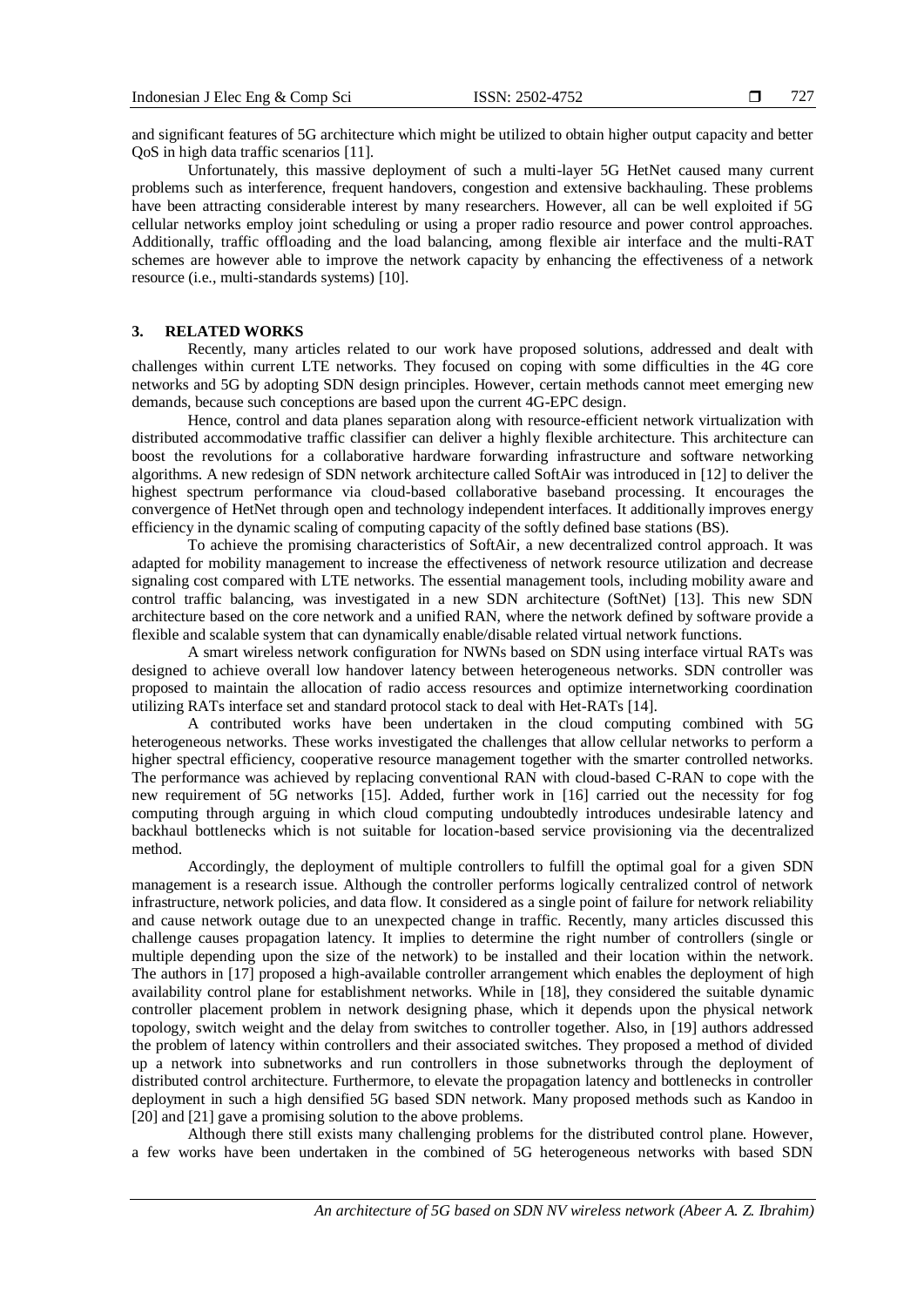distributed multi-control architecture. We believe that this combination can enhance the scalability, flexibility and overall network performance.

# **4. 5G HETEROGENEOUS NETWORK BASED ON SDN AND NV**

The revolutionary direction for ultimate mobile communications that are driving toward 5G and NMN require more flexible, scalable and reconfigurable ability of various network parts to meet the new services and massive traffic demand which are brought by the future requirement. The vision is to bring unique high performance to deliver high mobility network beside efficient dense heterogeneous platform for improvement of capacity, reliability, availability, and scalability [22]. For example, the major challenges facing the current network is the need to adopt new standards and new services to end users without reconfiguration of the legacy closed network. As a result, the migration toward an innovative unified access network architecture, encompassing several technologies and intended to provide and integrate a new generation of dynamic and flexible radio access networks for the 5G core network. Considering the advantages of SDN and NFV, the challenges faced by the current network configurations cannot be settled without a criterion transfer towards NWNs. That way can be realized by SDN paradigm shift toward cloud computing combined with 5G heterogeneous networks.

This new paradigm is known as Software Defined Network (SDN), with Network Virtualization (NV), and cloud computing technologies. Driven by These technologies are aimed to promote the network capabilities from dedicated hardware to virtual, and programmable devices accomplished on the shared service layer. The following section discusses the technical challenges of SDN and NV along with the future direction for managing physical infrastructure resources and virtual service functions [23].

#### **4.1. The Software Defined Network**

Currently, SDN is an expansion of the traditional allocated networks strategy based mostly on extremely particular hardware executing standardized protocols in coexistence with legacy networking devices. The basic configuration of SDN is depicted in Figure 1. Through this architecture, the mobile network functions which in the control plane are decoupled from the data forwarding planes. This segregation enables programmability and reconfiguration of the network with centralized network administration control without the requirement of independent access or network reconfiguration. The controller could communicate with switches or virtual data plane devices through the OpenFlow protocol. Besides, SDN is configured using software to offer great flexibility in its structure, efficient network management and a significant reduction in CapEx and OpeEx for both network service providers and data centers. Also, the SDN configuration concerns the high availability of services with performance, and scalability. Through its well determined separate architecture, the SDN is split into the layered structures: Data-layer, a control layer, and application layer [24].



Figure 1. SDN basic architecture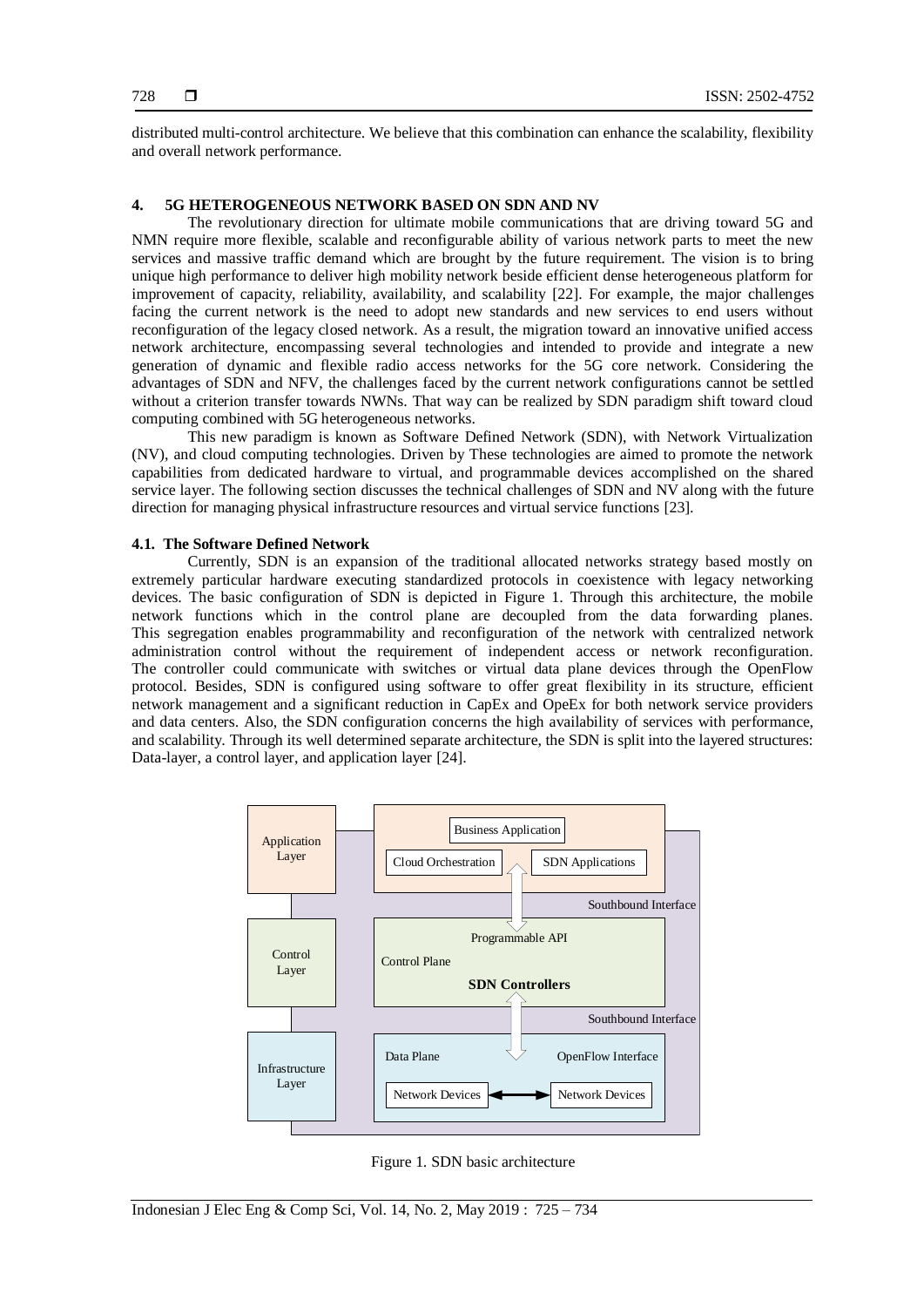#### **4.1.1 Data Layer**

One of the crucial layers of this architecture is data-layer which consists of both switching (hardware) and virtual (software) network devices. These devices are forwarding traffic (packets) according to flow rules identified by protocols, such as OpenFlow which is redirected by the controller.

### **4.1.2 Controller**

The controller monitors and abstracts interoperation of network applications. Allows centralized control of the devolving traffic forwarding depending on the inputs from protocols which operate using applications of the control plane. At the same time, it sets up the communication channel for switches to facilitate automated network and control management. Several controllers can coincide in the network to control multiple enabled switches of SDN to establish many to many relationships. These entries are delivered as instructions to the switching infrastructure via the formed channel.

# **4.1.3 Application Layer**

It relates the network services and end-user business applications which use abstractions provided by the control layer to implement SDN network applications and services for new user experiences.

### **4.1.4 Interface**

The standard interfaces used in SDN networks is southbound and northbound. The southbound is the control-resource interface, which connects between controller and user data planes to the physical userplane establishments in the RAN. This interface enables efficient virtualization of the accessing network. The northbound is the interface between the SDN controller and the application layer. To speculate, SDN assures many advantages are involve improved network service performance, simplified and enhanced network control as well as flexible and efficient network management [23], [25].

# **4.1.5 Openflow as Technology**

OpenFlow is a standard interface protocol from Open Networking Foundation (ONF) which its first version was released in 2011. This protocol is main approaches to realize communication between the control layer and forwarding infrastructure layer in SDN architecture. Besides, various protocols running in SDN controller, but mostly is open flow which is considered as a standard protocol used with SDN. The interoperability characteristic of the OpenFlow framework of traffic flow based on network traffic and resource allocation allows the incorporation of heterogeneous devices commonly. Also, it simplifies the operation of multiple supplier infrastructures and increases network functionality to enable the decoupling of the control plane from the data plane in networks. Moreover, OpenFlow can be implemented on both sides of the interface devices and controller. As a result, it allows the networking hardware to provide a control which attaches to the network to design and direct the forwarding control and dynamically C-RAN [26].

# **4.2. Network Virtualization and Abstraction**

Wireless virtualization is an emerging technology that is coping with the growing demand of varies networking services. It enables multiple virtual network operators (VNOs) to serve over and share the same infrastructure while improving backward compatibility access networks (by applying Ethernet and integration platform as IP protocol). Also, the concept of network function virtualization NFV of radio resources is to utilize infrastructure resources to meet service requirements. However, the simplicity of VNs specific configuration is accomplished as the impact of network element abstraction and high isolation of physical resources [27]. Both SDN and NFV based on abstraction, but they focus on the plane and layer dimensions. Because of the SDN and NFV features, interchange benefit can be gained between them.

Therefore, SDN confirmed the quality of the network traffic and the delivery of NFV's virtualized functions. Besides, NFV intends to facilitate the virtualization of network services and functions, like a cellular core function. So, by using SDN's control plane services, with NFV, the behavior of both the traffic and the network can be easily programmed by network administrators in a centralized way and become much efficient and flexible without demanding independent accessing and configuring either regarding the network"s hardware device [24].

In recent years, the operators of network and providers for infrastructure service are required minimizing the operating costs while guaranteeing the best QoS. So many researches were conducted on proposed a new shareable network infrastructure that integrates SDN and wireless network virtualization (WNV) with many accesses control protocol (OpenFlow platform), to support multi-tenant virtual SDN networks and slice data plane layer. Regarding the vision of 5G and HetNet wireless, both the SDN with NV they provide efferent network management. It significantly improves the resource utilization, gains the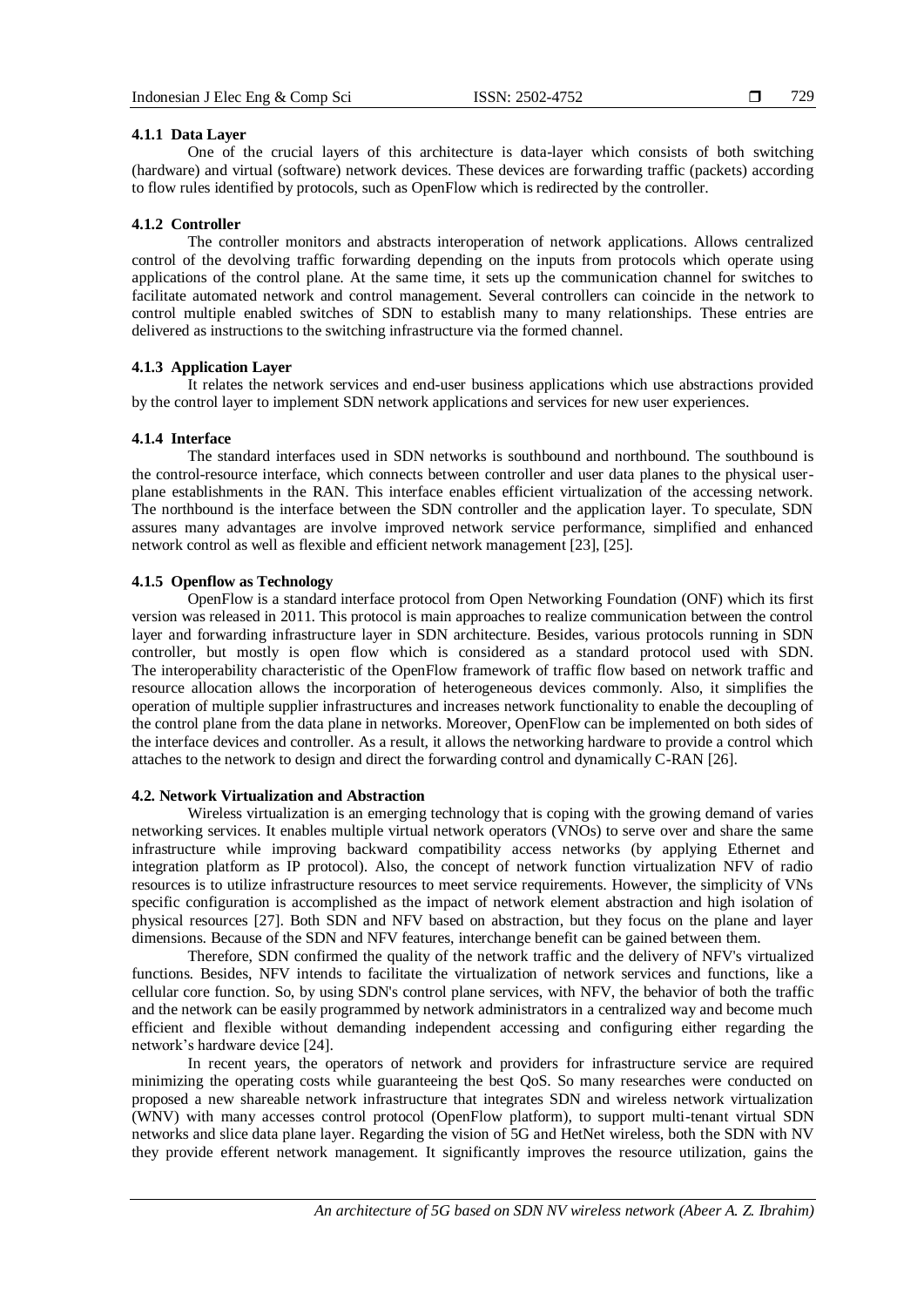network innovations, and offers customized services. Thus, it enhances network service provisioning and QoS, especially, in cell layers and RAN configuration [28].

One of the most important challenges in 5G network infrastructure and driving factor for software virtualization is slicing. In slicing where radio access network could produce either any VN or network slice along with core network resources or virtualized air interface. Alternatively, included all simultaneously, to provide end-to-end (E2E) network slicing. This concept is realized over 5G/SDN to enable flexibility especially for HetNet network density with different quality of services requirement without interference among them. However, NFV is considered as useful tool using on the extension of RANs through the implementation of network slicing to realize flexibility and accommodate different applications (different RANs and RATs) in 5G HetNet [29].

#### **4.3. Resource and Management Utilization**

Resource management and spectrum sharing based on the abstraction of resources in a heterogeneous network environment has become a critical issue, especially in wireless network virtualization. In which SDN control plane utilized to manage resources in virtualized networks efficiently and how to assign the isolated resources to the various convergence of different wireless networks and operators. As a result, it requires more efficient and optimal resource management and coordinated control procedures within the heterogeneous platform way [30]. Considerable research has shown, particularly, the interference and coordinated radio resource management (CRRM) schemes on the top of resource allocation through proper configurations. The software-defined design can adapt to diverse communication paradigms and provides transmission reliability regarding QoS guarantees via the optimum control of the design and the development of the CRRM for the 5G cellular network [31].

Many works and technology direction in the design for a 5G network looking for to obtain virtual wireless links and achieve end-to-end (E2E) virtual networks by aggregating all the physical resources from different radio access techniques, through mapping virtual functions to physical resources. Furthermore, as the cloud concept is extending, the SDN enabled cloud fog interoperation architecture mostly reduces latency and jitter compared to the standalone cloud solution using decentralized control node methods. Fog computing offers on-demand services and applications close to devices, dense geographical distributed and low-latency responses, resulting in more user experience and redundancy in case of failure [32].

# **5. PROPOSED 5G HETNET BASED SDN AND NV ARCHITECTURE**

The development of future network architecture aims to improve the spectral efficiency through the design of a flat network to provide flexibility, enhance coverage, offload traffic, and delivers more management. Also, the 5G cellular network is expected to utilize a wide variety of technologies and standards to handle the increasing integration of networks. This approach can be achieved through the best driving solution architecture for 5G networks targeting to address programmability, proper management, and control for the 5G HetNet. However, such existing system with the dense deployment and the control plane which still relies on either RAN or in the core network (CN), suffers from inflexibility, scalability and performance concerns for a vast network. Therefore, this work presents and emphasizes the development of an efficient open densified 5G HetNet [33].

This architecture also aims to identify a suitable tool to orchestrate network elements. Hence, both centralized and distributed architectures in control level are considered to improve the scalability of the network. Also, this proposed model emphasizes mainly in the architecture to optimize the underlying network. It also formulates an efficient network for the future direction of the 5G. It targets to use a standard platform in a way that to control and enable unified abstraction of heterogeneous infrastructures with distributed control functions with under layer controller for capacity and data rate and reduce latency.

Therefore, this 5G HetNet multi-layer network infrastructure should allow virtualization. This visualization is primarily leading to reduce CapEx and OpeEx savings regarding cost-effective multivendor selections, and maintenance operations as well. Moreover, providing programmability and flexibility allows the network to adapt the traffic changing and demands through a suitable facilitating the management and information sharing among heterogeneous networks.

Applying SDN/NV network architecture is considered a solution by integrating the heterogeneous backhaul and fronthaul networks with a cloud-based configuration and combining multiple radio access technologies (multi-RATs). The primary consideration in the new architecture is cloud radio access network (C-RAN) as a mechanism to offer a solution for traditional RANs disadvantages such as limited capacity, insufficient expendability and low utilization. Likewise, applying C-RAN to enable separation of remote radio heads (RRHs) from baseband processing unites (BBUs) in RAN through forwarding links. It provides a solution for small cell dynamic deployment in LTE through appropriate coordination for interference and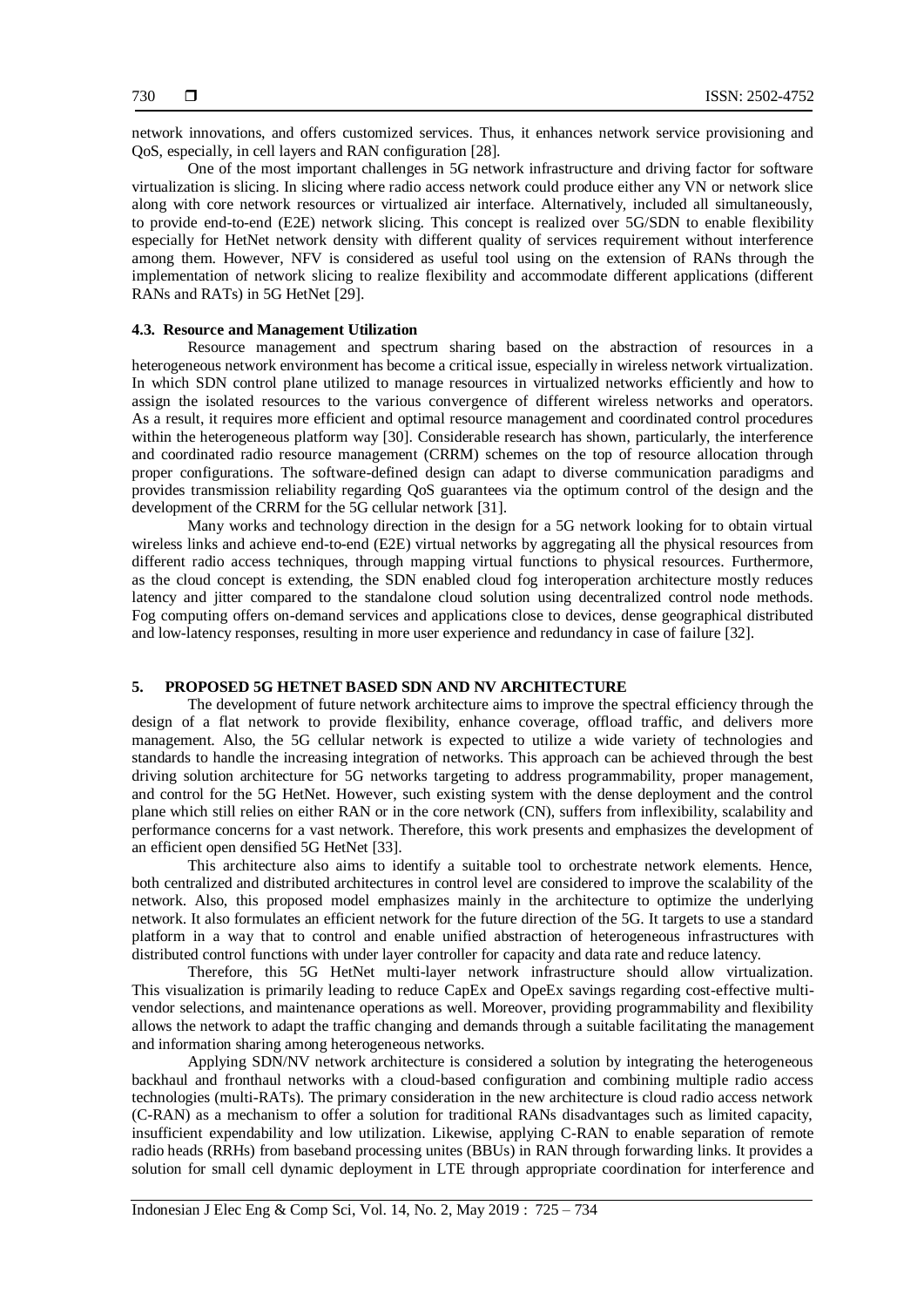advances resource management. All resources serve and aggerate in BBU where the baseband tasks are processed in a centralized manner. So, many works have been conducted in this area; different architectures apply SDN and NFV in 5G by mean of cloud RAN concept. However, using a logically centralized controller with distributed agents can enhance the network capacity, an end to end latency, flexibility, and scalability and to support different architecture, as well as other performances [34-35]. As a result, it can enable enhancing the performance of the network and optimal utilization of resources.

#### **5.1. Design and Deployment**

In this section, a detailed description of the proposed framework is provided along with the main component of the proposed architecture based on the three dominant Software-defined paradigms for wireless networks as shown in Figure 2.

# **5.1.1 Physical Layer**

It is an infrastructure layer responsible for data processing and traffic forwarding according to the controller. It consists of heterogeneous multi-layer network of small cells, distributed architecture of C-RANs, and a combination of multiple radio access technologies (multi-RATs). As well, it connects a massive number of edge/access devices with different applications. These core network devices are required to connect geographically and randomly distributed across the network centers.

This framework optimizes the network performance by aggregates all physical resources and multilayer network into a group of subnetworks (clusters) and virtual networks with different topologies. By this approach, a high bandwidth link with different protocols and coordination concept was characterized to meet the 5G network requirement. Also, to run on the same hardware of the wireless platform to support different kind of services for different RATs. However, it is expected from this proposed architecture to be generic enough to support other RAN technologies. Also, to endure multiple future cellular networks and go through cloud limitation by considering decentralized control functions to go through solving backhaul problems and low latency.

# **5.1.2 Control Layer**

As separating the control plane from the underlying physical infrastructure, the control layer is at the top of the infrastructure layer. It provides core network abstraction and maintains the set of network control functions such as routing, traffic, and controls all network interfacing and mobility management. According to Figure 2, we have two levels of control, the SDN centralized orchestration controllers and distributed controllers.



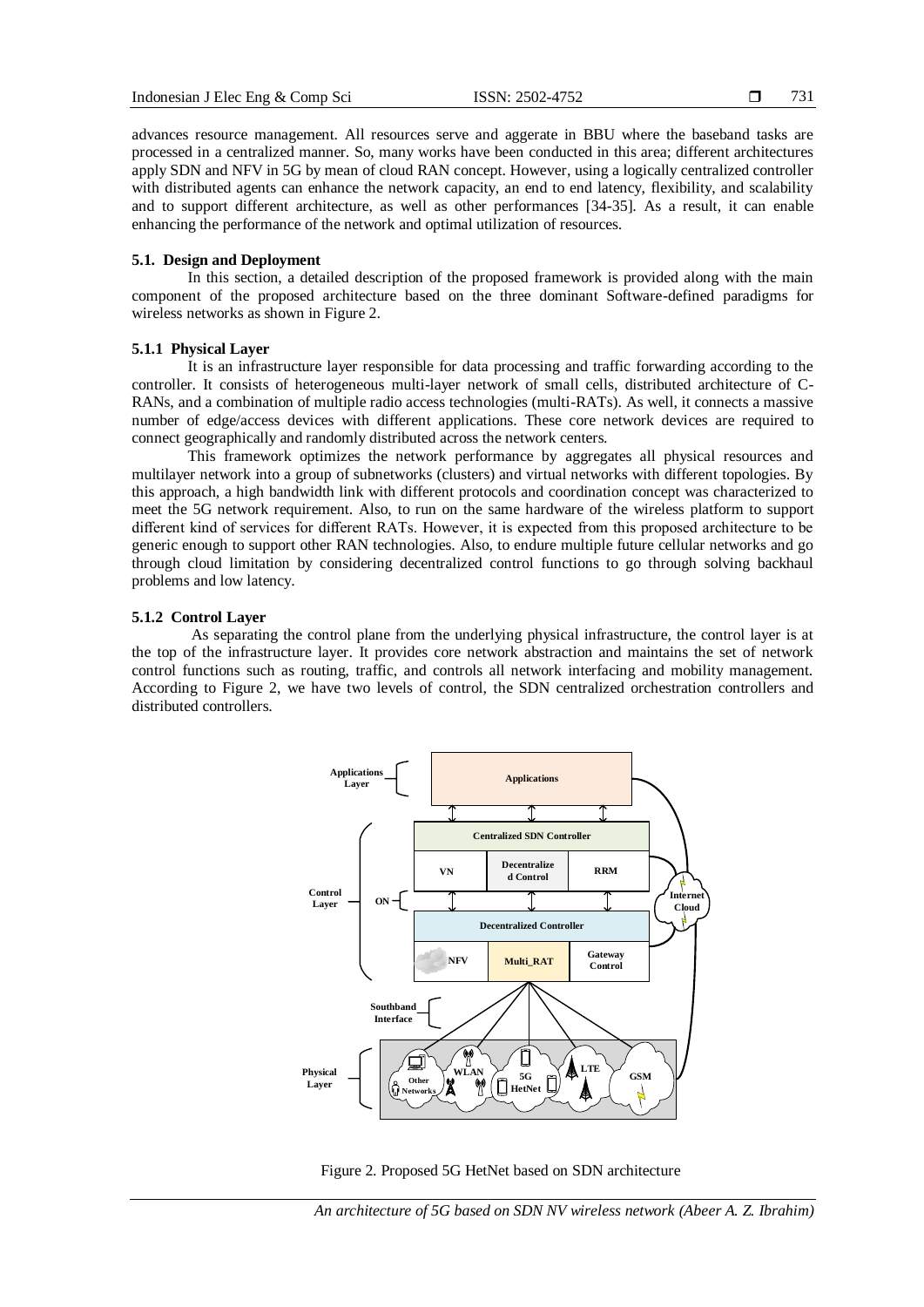They are required to cope with this type of network and to manage such densified architecture. Both controllers that in the control layer and subnetworks expected to deliver substantial scalability and flexibility. All physical resources throughout several substances of an extensive network are aggregated with the SDN controller in a centralized approach by this centralized method; it can provide Softwarization for backbone network infrastructure. They are also required to coordinate the switches traffic routing according to traffic demand and plane and by this way decrease the latency between controllers and their related switches and lead to provide high scalability and flexibility, to reduce the propagation latency between controllers and their associated switches.

# **5.1.3 Centralized Controller**

It distributes control functions across the multiple cluster controllers and them using OpenFlow protocol to communicate with under layer network each one controls a segment of the network, coordinates and manages the utilization of network resources, and underlays infrastructure data network. Relying on a global network view and it could be able to support mobility, the controller must hold the decision of facilitates optimization of resource scheduling between entities in subnetworks.

#### **5.1.4 The Distributed Controller**

This controller is placed in those subnetworks which are grouped in (clusters), each one has its local control plan for each base station and decision-making policy. This distributed controller redirected the flow of traffic to a centralized controller, according to traffic demand and depending on available resources of the network that are available for scheduling in each base station using an open flow protocol. This offloading technique can significantly reduce the signaling overhead and the cost, especially for indoor users and achieve network scalability.

By deploying these C-RANs in subnetwork layer, then each local controller could allocate a different channel and provide optimal resource allocation. It enables more management for radio resources, and interference, as well as congestion and energy efficient consumption. Hence the concept of abstraction and NFV practically has been addressed.

#### **5.1.5 Interfaces**

From SDN"s point of view, the necessary interfaces are; southbound, northbound interfaces, and API for upper layer interface. These interfaces perform data forwarding and control functions. The interfaces utilized in the backhaul segment are the integration of technologies (e.g., fiber-optic and microwave) while that applied together with topologies (e.g., ring structure, daisy chain) as same as traditional LTE network. However, from the above, by using the distributed control architecture with positively the impact of a bottleneck in wide area network and latency over network performance of SDN, efficient and flexible network control can be achieved, which potentially enhances network performance. This proposed architecture needs more investigation and performance evaluation using simulation tools for future work.

#### **6. CONCLUSION**

Overall, this paper reviewed the key features and requirement of 5G HetNet architecture. As the 5G is expected to be built around people and things, the increase in mobile data traffic should have low latency, high flexibility, and high capacity networks. On the other hand, the paper identified and discussed the technical challenges of SDN and NVs along with the future direction for managing physical infrastructure resources and virtual service functions. The shift towards NWNs can solve the issues that face the current NW by using the advantages of both SDN and NFV. Also, the integration of 5G HetNet architecture has been presented to provide flexibility, scalability and more network management that can tackle the technical issues associated with SDN.

Moreover, a cluster-based 5G HetNet architecture with the decentralized control was proposed to provide an efficient resource management for the 5G based in SDN/NV structure. Also, the method has been projected to provide an efficient resources allocation optimization for the future direction of the 5G. Therefore, an open densified 5G HetNet using SDN/NV is presented as a suitable tool to orchestrate network elements. Both centralized and distributed architectures in control planes are considered to optimize the underlying network. A detailed description of the proposed framework architecture was shown in this work. This proposed model is expected to be generic to support RAN and endure cellular networks through cloud limitations by decentralized control functions and enable best network performance and resource management.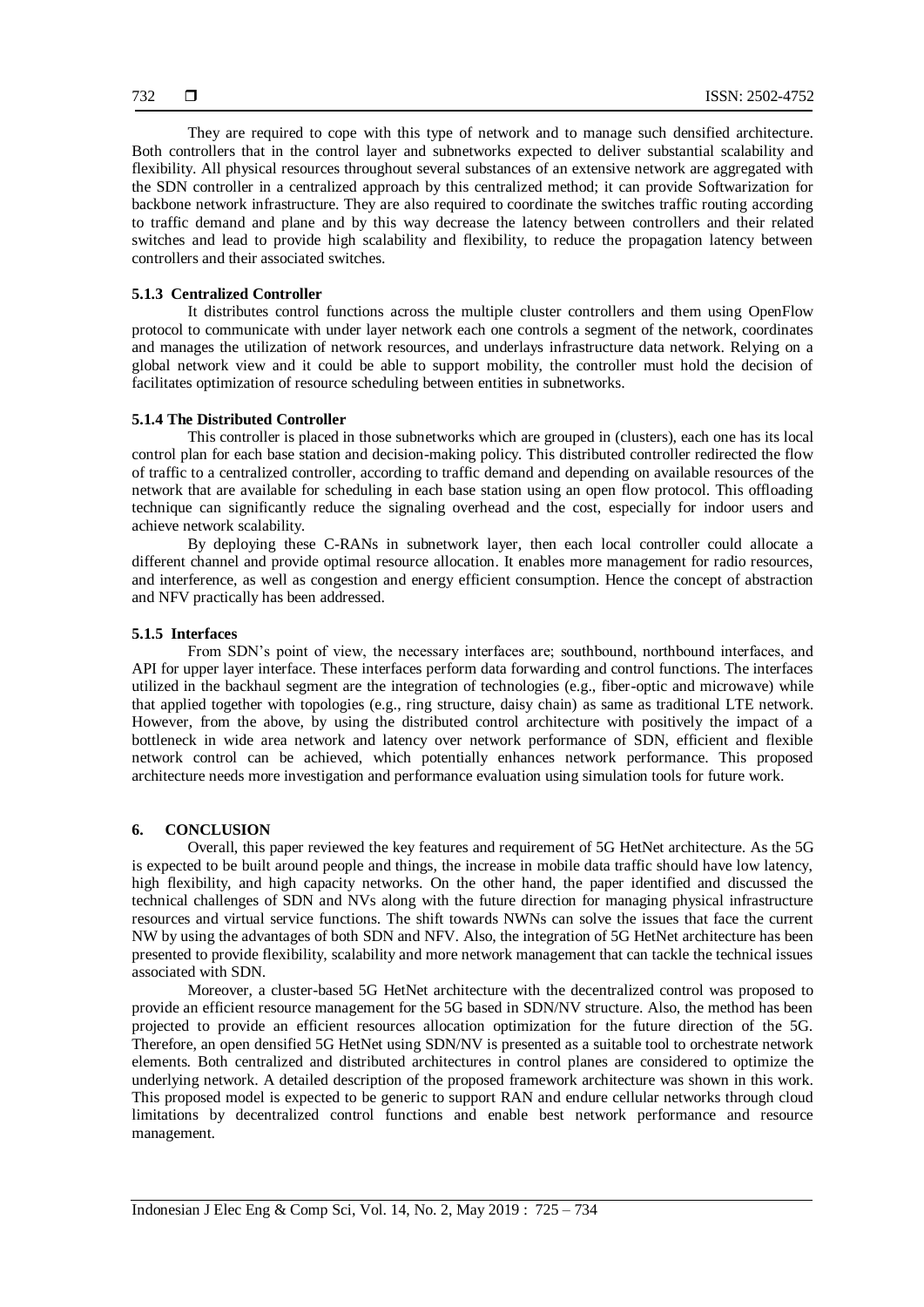#### **ACKNOWLEDGEMENTS**

This work was financially supported by the Organization for Women in Science for Developing World (OWSD) and Swedish International Development Cooperation Agency (SIDA) under grant No. 3240291613.

#### **REFERENCES**

- [1] Cisco, "Cisco Visual Networking Index: Forecast and Methodology, 2015-2020," Forecast Methodol., p. 22, 2015.
- [2] T. Taleb, K. Ksentini, and R. Jantti, "Anything as a Service for 5G Mobile Systems," IEEE Netw. Mag., no. December, pp. 84–91, 2016.
- [3] A. Gupta, S. Member, R. K. Jha, and S. Member, "A survey of 5G network: Architecture and emerging technologies," IEEE access, vol. 3, 2015.
- [4] P. Kwadwo, "Design Considerations for a 5G Network Architecture," no. November, pp. 65–75, 2014.
- [5] F. E. Idachaba, "5G networks: Open network architecture and densification strategies for beyond 1000x network capacity increase," FTC 2016 - Proc. Future. Technol. Conf., no. December, pp. 1265–1269, 2017.
- [6] Z. Zaidi, V. Friderikos, Z. Yousaf, S. Fletcher, M. Dohler, and H. Aghvami, "Will SDN be part of 5G?," pp. 1–33, 2017.
- [7] X. Ge, H. Cheng, M. Guizani, and T. Han, "5G wireless backhaul networks: Challenges and research advances," IEEE Netw., vol. 28, no. 6, pp. 6–11, 2014.
- [8] J. F. Monserrat et al., "Rethinking the Mobile and Wireless Network Architecture," pp. 7–11.
- [9] T. Taleb, A. Ksentini, and R. Jäntti, "" Anything as a Service " for 5G Mobile Systems," no. December, pp. 84–91, 2016.
- [10] K. S. Munasinghe, I. Elgendi, A. Jamalipour, and D. Sharma, "Traffic Offloading 3-Tiered SDN Architecture for DenseNets," IEEE Netw., vol. 31, no. 3, pp. 56–62, 2017.
- [11] T. X. Tran, A. Hajisami, and D. Pompili, "Ultra-Dense Heterogeneous Small Cell Deployment in 5G and Beyond Cooperative Hierarchical Caching in 5G Cloud Radio Access Networks," no. August, pp. 35–41, 2017.
- [12] I. F. Akyildiz, P. Wang, and S. C. Lin, "SoftAir: A software defined networking architecture for 5G wireless systems," Comput. Networks, vol. 85, pp. 1–18, 2015.
- [13] H. Wang, S. Chen, H. Xu, M. Ai, and Y. Shi, "SoftNet: A software defined decentralized mobile network architecture toward 5G," IEEE Netw., vol. 29, no. 2, pp. 16–22, 2015.
- [14] A. From and O. Call, "The Controller Placement Problem in Software Defined Networking: A Survey," no. October, pp. 21–27, 2017.
- [15] M. Chen, Y. Zhang, L. Hu, T. Taleb, and Z. Sheng, "Cloud-based Wireless Network: Virtualized, Reconfigurable, Smart Wireless Network to Enable 5G Technologies," Mob. Networks Appl., vol. 20, no. 6, pp. 704–712, 2015.
- [16] E. J. Kitindi, S. H. U. Fu, Y. Jia, A. Kabir, and Y. Wang, "Wireless Network Virtualization With SDN and C-RAN for 5G Networks : Requirements, Opportunities, and Challenges," pp. 19099–19115, 2017.
- [17] A. Rao, S. Auti, A. Koul, and G. Sabnis, "High Availability and Load Balancing in SDN Controllers," Int. J. Trend Res. Dev., vol. 3, no. 2, pp. 2394–9333, 2016.
- [18] L. Yao, P. Hong, W. Zhang, J. Li, and D. Ni, "Controller placement and flow based dynamic management problem towards SDN," 2015 IEEE Int. Conf. Commun. Work., vol. 2015, pp. 363–368, 2015.
- [19] A. Ksentini, M. Bagaa, and T. Taleb, "On using SDN in 5G: The controller placement problem," 2016 IEEE Glob. Commun. Conf. GLOBECOM 2016 - Proc., 2016.
- [20] S. H. Yeganeh, "Kandoo: A Framework for Efficient and Scalable Offloading of Control Applications," pp. 19–24, 2012.
- [21] T. A. O. Hu, P. Yi, Z. Guo, J. Lan, and J. Zhang, "Bidirectional Matching Strategy for Multi-Controller Deployment in Distributed Software Defined Networking," no. July, 2018.
- [22] G. Architecture and W. Group, "View on 5G Architecture," no. December, 2017.
- [23] C. Bernardos et al., "An architecture for software defined wireless networking," IEEE Wirel. Commun., vol. 21, no. 3, pp. 52–61, 2014.
- [24] V. G. Nguyen, T. X. Do, and Y. H. Kim, "SDN and Virtualization-Based LTE Mobile Network Architectures: A Comprehensive Survey," Wirel. Pers. Commun., vol. 86, no. 3, pp. 1401–1438, 2016.
- [25] F. Granelli et al., "Software defined and virtualized wireless access in future wireless networks: Scenarios and standards," IEEE Commun. Mag., vol. 53, no. 6, pp. 26–34, 2015.
- [26] X. Duan, A. M. Akhtar, and X. Wang, "Software-defined networking-based resource management: data offloading with load balancing in 5G HetNet," EURASIP J. Wirel. Commun. Netw., vol. 2015, no. 1, p. 181, 2015.
- [27] E. J. Kitindi, S. Fu, Y. Jia, A. Kabir, and Y. Wang, "Wireless Network Virtualization with SDN and C-RAN for 5G Networks: Requirements, Opportunities, and Challenges," IEEE Access, pp. 1–1, 2017.
- [28] J. Ordonez-Lucena, P. Ameigeiras, Di. Lopez, J. J. Ramos-Munoz, J. Lorca, and J. Folgueira, "Network Slicing for 5G with SDN/NFV: Concepts, Architectures, and Challenges," IEEE Commun. Mag., vol. 55, no. 5, pp. 80–87, 2017.
- [29] Z. Kotulski et al., "On end-to-end approach for slice isolation in 5G networks. Fundamental challenges," vol. 11, pp. 783–792, 2017.
- [30] A. Kliks, B. Bossy, S. N. Khan, R. Riggio, and L. Goratti, "An architecture for spectrum management and coordinated control in 5G heterogeneous networks," Proc. Int. Symp. Wirel. Commun. Syst., vol. 2016–Octob, pp. 648–652, 2016.